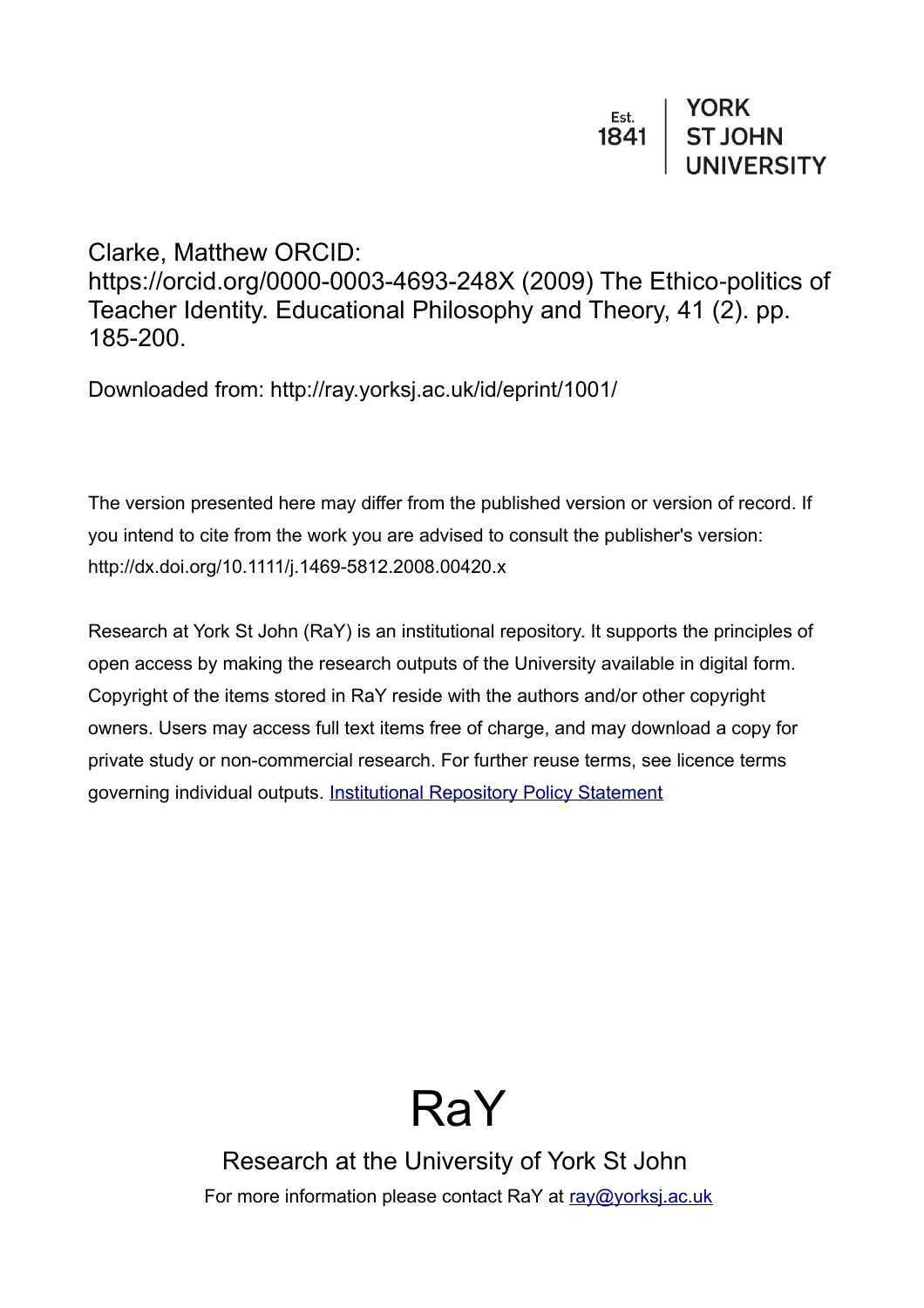## **EDUCATIONAL** PHILOSOPHY **AND THEORY**

## **The ethico-politics of teacher identity**

| Journal:   Educational Philosophy and Theory                                  |
|-------------------------------------------------------------------------------|
| Manuscript ID:   EPAT-Oct-2007-0065                                           |
| Manuscript Type:   Original Manuscript                                        |
| Keywords:   identity, ethics, pollitics, discourse, teacher education, agency |
|                                                                               |

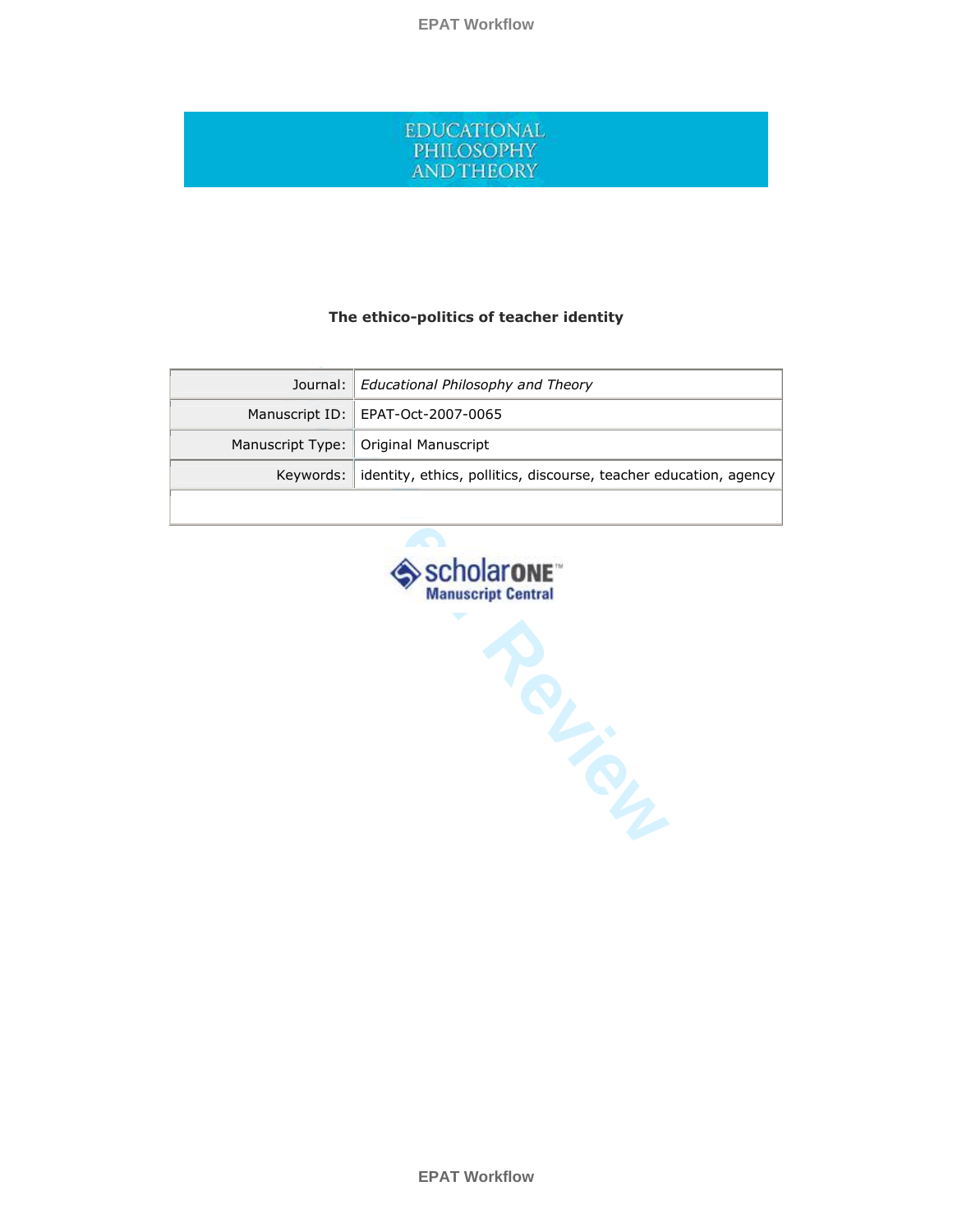## **The ethico-politics of teacher identity**

#### **Abstract**

Identity is a contemporary buzzword in education, referencing the individual and the social, the personal and the political, self and other. Following Maggie MacLure, we can think of identity in terms of teachers 'arguing for themselves', or giving an account of themselves. Yet in the wake of poststructuralism's radical de-centering of the subject and its highlighting of a number of impediments to agency, we might well ask how teachers are to give an account of themselves? This paper offers reading of identity that recognizes its paradoxical aspects, yet also contains scope for ethical agency. The latter is explored via a 'diagram' that utilizes Foucault's four axes of ethics to elaborate a framework for thinking about teacher identity as ethical self-formation and for engaging in what I refer to here as 'identity work'. This approach to thinking about teacher identity recognizes our discursive determination, yet also offers scope for recognizing and building ethical agency.

Keywords: Identity ethics politics agency teacher education

## **Introduction**

For the assumity work. This apploach to thinking and<br>Firstive determination, yet also offers scope for recognizing<br>thics politics agency teacher education<br>3. The field of education has proved no exception to the<br>wing use a Over a decade ago Stuart Hall commented on the 'discursive explosion' around the concept of identity (1997, p. 1). The field of education has proved no exception to this phenomenon, as evidenced by its growing use as an 'analytic lens' (Gee 2000; see also Sfard and Prusak 2005) in a growing body of educational research on teacher identity, including studies of teachers' personal and professional lives (MacLure 1993; Mitchell and Weber 1999; Goodson and Sikes 2001; Day, Kington et al. 2006; Reid and Santoro 2006; Søreide 2006), studies of the formation of teachers' emotions (Evans 2002; Zembylas 2003; Zembylas 2003), and studies of teachers' praxis (Britzman 1991; Britzman 1994; Santoro 1997; Danielewicz 2001; Phillips 2002; Miller Marsh 2003; Brown and McNamara 2005; Geijsel and Meijers 2005; Alsup 2006). Beijard, Meijer and Verloop (2004) provide a useful overview of much of this recent research on teacher identities. Meanwhile, the trend towards employing identity as a conceptual tool in teacher education has been paralleled by an increasing emphasis on identity in education generally:

Education in its deepest sense and at whatever age it takes place, concerns the opening up of identities – exploring new ways of being that lie beyond our current state…Education is not merely formative – it is transformative. …issues of education should be addressed first and foremost in terms of identities and modes of belonging and only secondarily in terms of skills and information.

(Wenger 1998, p. 263)

Within teacher education, and building on developments in social and cultural theory, a number of theorists have framed learning to teach in terms of the development of a teacher identity, where identity references individuals' knowledge and naming of themselves, as well as others'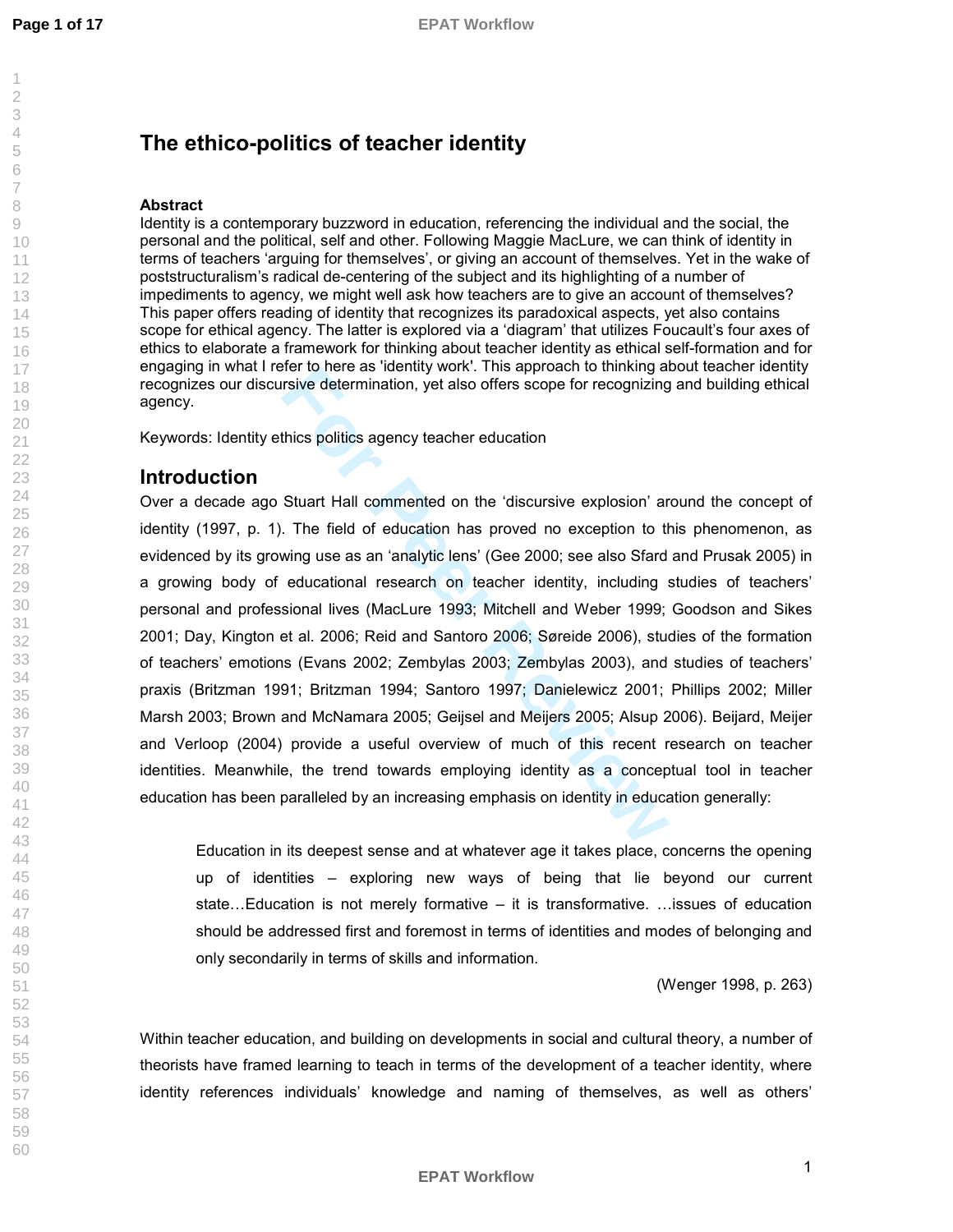recognition of them as a particular sort of person. This line of thinking is central in the work of Britzman, who argues that "Learning to teach – like teaching itself – is always the process of becoming: a time of formation and transformation, of scrutiny into what one is doing, and who one can become" (1991, p. 8). Similarly, Danielewicz (2001, p. 4) writes, "I regard 'becoming a teacher' as an identity forming process whereby individuals define themselves and are viewed by others as teachers". Writing specifically in the context of language teacher education, Varghese, Morgan, Johnston & Johnson (2005, p. 22) argue that "In order to understand language teaching and learning we need to understand teachers: the professional, cultural, political and individual identities which they claim or which are assigned to them". Overall, we can say that identity is increasingly being seen as a crucial component determining how teaching and learning are played out in schools and classrooms.

**Formal diversion** and disappear that if the commitment to identity is not is and classrooms.<br> **For Peer Ally is and the commitment** to identity is not ious recognition that our work as teachers shapes and is then thinking My argument in this article is that if the commitment to identity is not just a metaphysical proposition but a serious recognition that our work as teachers shapes and is shaped by the very mode of our being, then thinking about the formation of our identities is crucial for all of us in education. In particular, this article complements the work of writers such as Infinito, (2003; 2003), Peters (2003), and Zembylas (2003; 2003; 2003; 2007; Zembylas and Fendler 2007), in considering the implications of Foucault's later 'ethical' work for educational theory and practice, following May's (2006, p. 120) observation that the ethical works "in addition to providing alternative views of how people have lived, offer positive elements to be appropriated". In this paper I look specifically at how Foucault's notion of ethics as self-formation suggests strategies that may be of potential value in thinking about and acting upon issues of identity in teacher education. First though, why should teacher educators and student teachers be concerned with issues of identity?

## **Who needs identity?**

On one level, Stuart Hall's (1997) question is meaningless: as if anyone can dispense with identity. Yet in another sense, it is as relevant today as it was over a decade ago, in that it suggests the underlying issue of why we should be concerned about identity. Isn't the recent focus on identity merely an interesting theoretical twist on the one hand, or, on the assumption that there is not much we can do about them, an unnecessary distraction on the other? Do we really need to be concerned with issues of identity in a practical profession like teaching? In contrast to these views, I argue here that what I describe as engaging in 'identity work' is indispensable for teachers if they wish to and exercise professional agency, and thereby maximize their potential for development and growth.<br>A view of identity as central to teachers and teaching can be contrasted with an emphasis on

methods, skills and techniques. Thus, arguing against a view of teaching as involving primarily

#### **EPAT Workflow**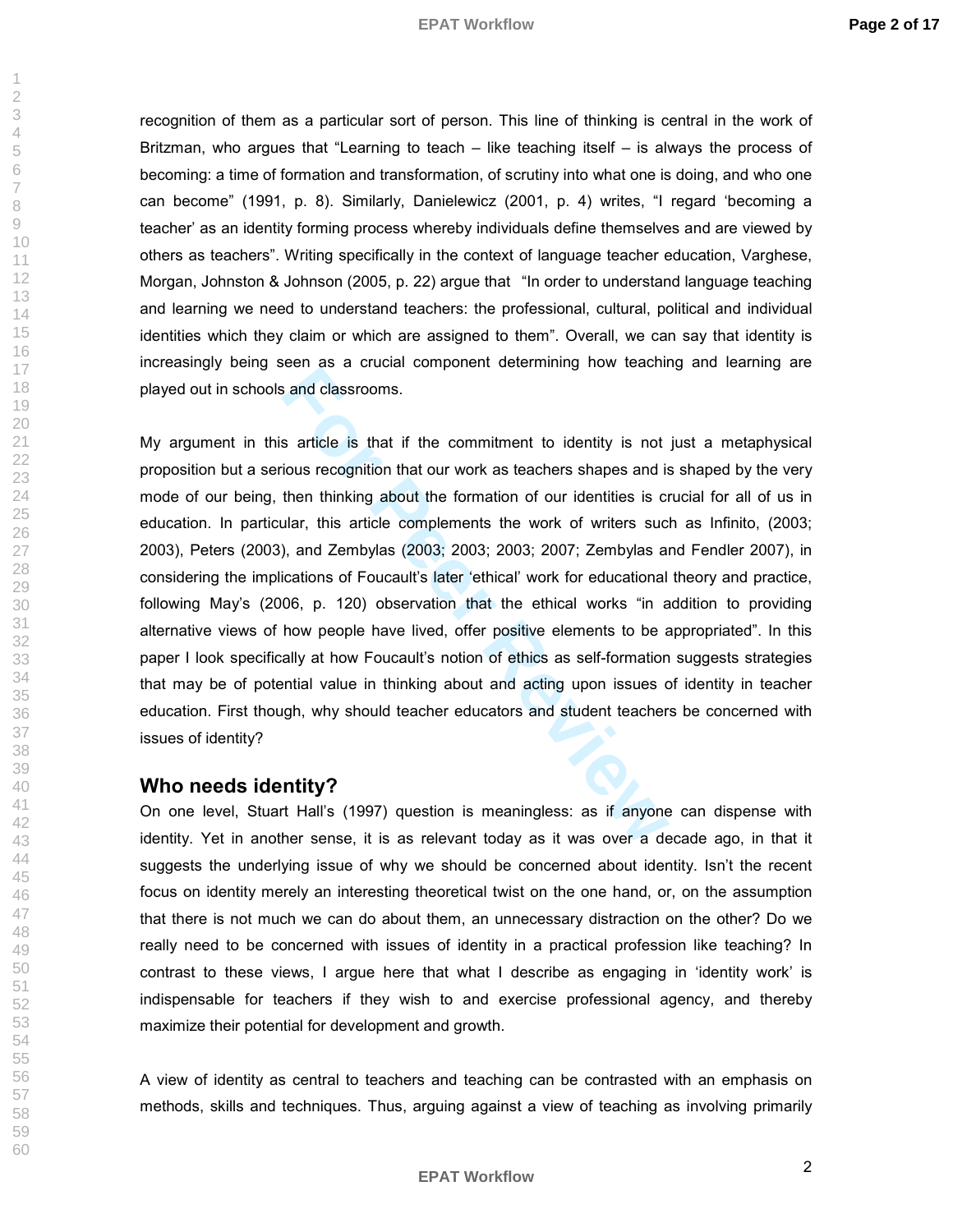skill-focused competence, Britzman points out that "role speaks to function whereas identity voices investments and commitments" (1991, p. 29). Britzman's notion of teaching as a process of formation and transformation points to the centrality of identity in teaching. Similarly, Mayer emphasizes 'becoming' rather than 'being' to challenge views of learning to teach as a mere matter of acquiring particular sets of skills, strategies and knowledge, when she argues that "Learning to teach can be learning the skills and knowledge to perform the functions of a teacher or it can be developing a sense of oneself as teacher. In the former, one is 'being the teacher', whereas in the latter, one is 'becoming a teacher' (Mayer 1999, p. 5). In a similar way, MacLure's view that "Identity is always deferred and in the process of becoming – never really, never yet, never absolutely 'there'" (MacLure 2003, p. 131), fosters the sort of openness with regard to our identities that is a key element in contemporary democratic citizenship (Nadesan and Elenes 1998).

For this content in contemporary democratic citizenship (N<br>**For Peer Alter** Schouts are intendent in contemporary democratic citizenship (N<br>**For Peer Peer Reviews** and Miller Marsh (2003) describes this interweaving of<br>goi The processes of identity formation are intimately related to the discourses and the communities that we work within. Miller Marsh (2003) describes this interweaving of the social and the individual in the ongoing process of teacher identity construction: "In other words, we are continually in the process of fashioning and refashioning our identities by patching together fragments of the discourses to which we are exposed" (p. 8). Yet although this fashioning is in some ways a matter of being 'positioned' within pre-existing discourses and ongoing social conversations (Davies and Harre 1990), at the same time we do have some ability to 'author' our identities: "individuals are agentive beings who are constantly in search of new social and linguistic resources which allow them to resist identities that position them in undesirable ways…" (Pavlenko and Blackledge 2004, p. 27). In this sense, identities are the result of the inescapable and ongoing process of discussion, explanation, negotiation, argumentation and justification that partly comprises teachers' lives and practices (MacLure 1993; Coldron and Smith 1999). Our identities are thus partly given yet they are also something that has to be achieved, offering a potential site of agency within the inevitably social process of becoming.

The claim that identities are inevitable and indispensable for all teachers is also worth making as<br>a deliberate contrast and challenge to the belief that they are something of relevance only to 'minority' teachers (Roman 1993; Evans 2002). Indeed, to ignore the fact that only particular identities are naturalized by dominant social discourses is to collude in the pathologizing of 'other' identities. As socially oriented professionals whose work shapes the identities of our students, the case can be made that we all have an ethical obligation to reflect on our identities and engage to some degree in 'identity work'. Having outlined the case for taking identities seriously in teaching, the following section explores some of the complexities surrounding identity further, through the lens of a series of paradoxes or tensions.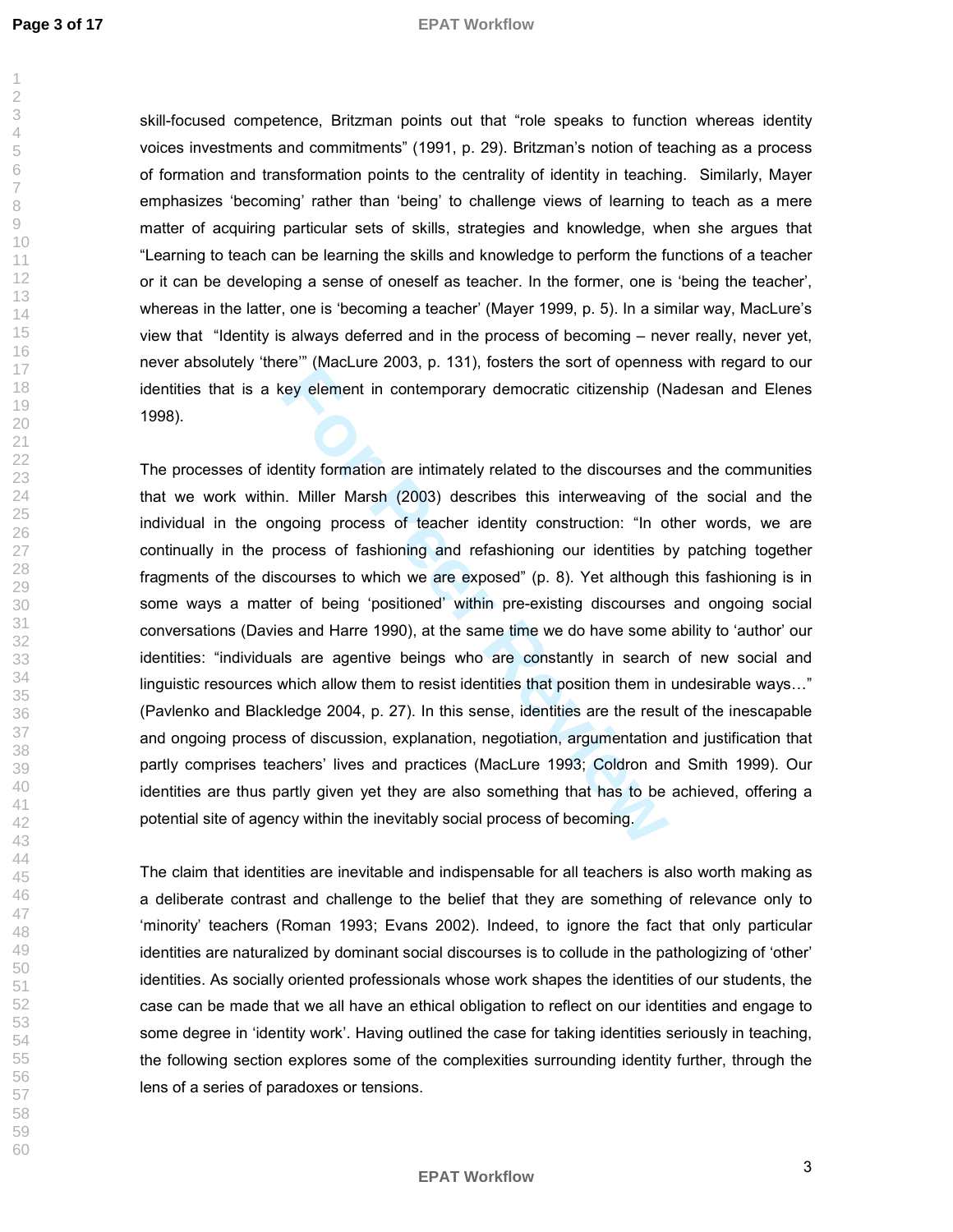## **A paradoxical reading of identity**

One paradox is what might be called the agentive paradox, reflecting the fact that "When the "I" seeks to give an account of itself, it can start with itself, but it will find that this self is already implicated in a social temporality that exceeds its own capacities for narration" (Butler 2005, p. 7). Impediments to self-narration include: the episodes, experiences and thoughts that do not enter consciousness, yet still exert an influence; relational aspects of identity – the idea that we can't know how we are for others; the material bases of identity, including bodies, gestures, practices, rituals and activities; and the socially determined nature of norms and discourses, which may have wider societal or global currency, even though they have to be locally interpreted and enacted<sup>[1](#page-15-0)</sup>. Dreyfus and Rabinow describe the resulting complex and paradoxical relation with the self in the following (gendered) terms, whereby "His use of a language that he does not master, his inherence in a living organism that he does not fully penetrate with thought, and the desires that he cannot control must be taken to be the basis of his ability to think and act" for any individual.<br>A second paradox might be called the differential paradox, reflecting the way that discursive

meanings are built on systems of equivalences and differences. In terms of identity, it involves recognizing how

For Resincent accounted the locating complex and paradox<br>(gendered) terms, whereby "His use of a language that<br>ing organism that he does not fully penetrate with thou<br>rol must be taken to be the basis of his ability to thi Identity is always connected to a series of differences that help it to be what it is… there is a drive to diminish difference and to complete itself inside the pursuit of identity…. a pressure to make space for the fullness of self-identity for one constituency by marginalizing, demeaning, or excluding the differences on which it depends to specify itself.

(Connolly 2002, p. xiv-xv)

Connolly's argument here draws on Derrida's (1978; 1982) ideas of the ultimate undecidability of meaning and the contamination of any purported essence by a constitutive outside, as does the kindred work of Laclau and Mouffe<sup>[2](#page-15-0)</sup> (Laclau and Mouffe 1985). Thus, for example, whatever the positive content of a notion such as a 'student-centered' classroom, it will to some extent be defined in contrast to the features of its constitutive outside, the 'teacher-centered' classroom. This tendency for identity to marginalize the phenomenon that constitutes its 'other' is a major motive for doing the sort of 'identity work' explored in this paper.<br>A third paradox, we might call the paradox of excess. This is related to Lacanian notions of the

'real' or "that which exceeds and resists the subject's powers of conceptualization or the reach of its criteria" (Critchley 2007, p. 63). We see this paradox operating when we attempt to subvert the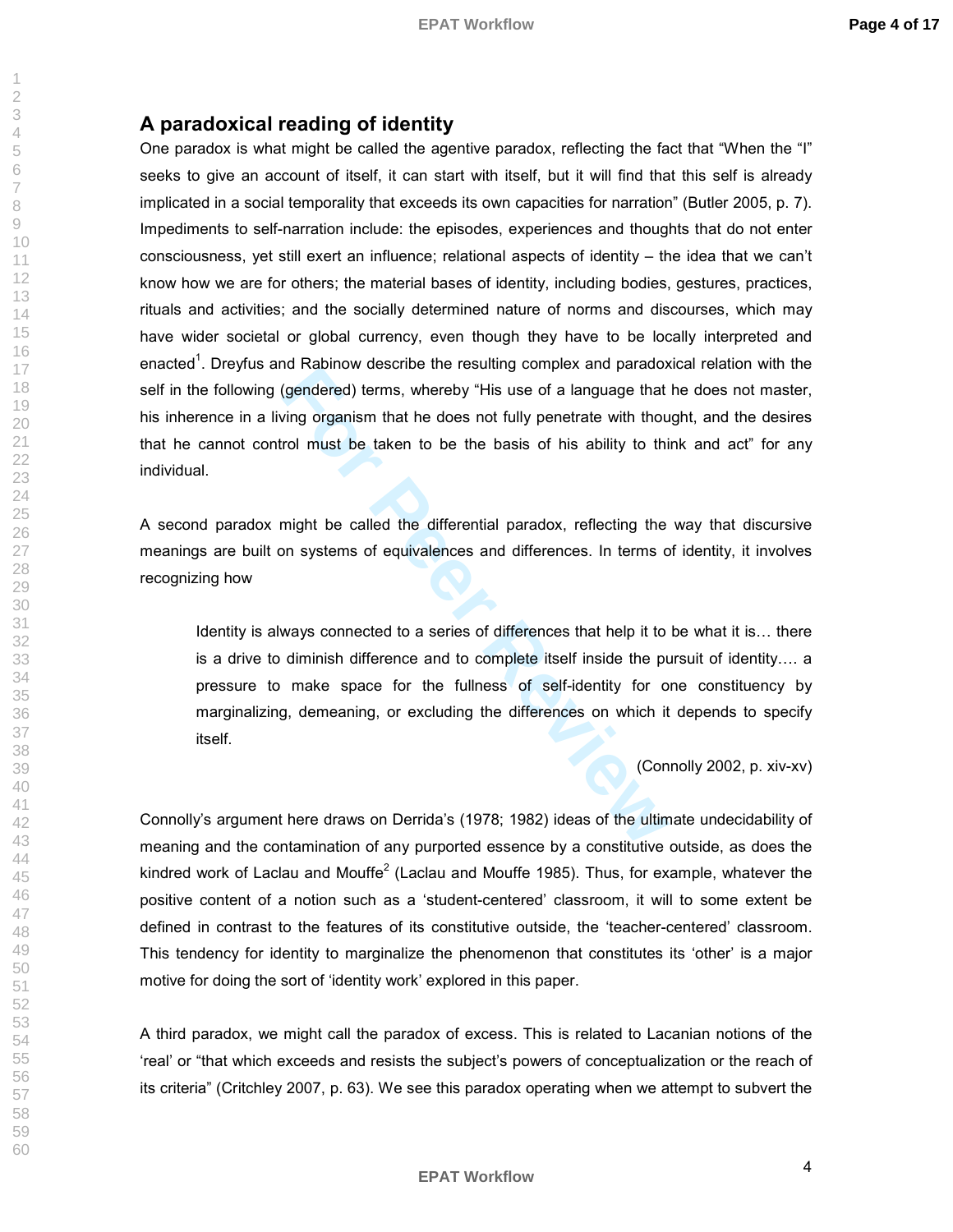#### **EPAT Workflow**

inability of language to exhaustively capture the surplus of meaning in any phenomena in catchall expressions like 'just everything' or when our frustration at describing all the shades and nuances of a particular experience drives us to exclaim 'it was unreal' or 'it was too much'. The idea of the paradox of excess is that the meaning of an event or a thing or, indeed, an identity will always exceed our knowledge of it and our capacity to 'capture' it in representational systems such as language:

There is more in my life than any official definition of identity can express. I am not exhausted by my identity. I am not entirely captured by it, even though it is stamped upon me - and even though it enables me. This fugitive difference between my identity and that in me which slips through its conceptual net is to be prized; it forms a pool from which creativity can flow and attentiveness to the claims of other identities might be drawn.

#### (Connolly 2002, p. 120)

This echoes the idea, noted above, of the 'unfinalizability' of identity and reminds us once again that what at first appears to be a threat to the integrity of identity may turn out to be a source of opportunity.

For allocating the states inc. This interactive the between the state of the the state of the claims of other<br> **For Allocation** and attentiveness to the claims of other<br> **For Allocation** and attentiveness to the claims of Thus identity is at once a complex matter of the social and the individual, of discourse and practice, of reification and participation, of similarity and difference, of agency and structure, of fixity and transgression, of the singular and the multiple, and of the synoptic and the dynamic. But what does this paradoxical complexity imply in relation to the indispensability of identities noted above? How can we resist frustration, and even resentment, in the face of the contingency, ambiguity, and limited agency we experience in relation to our identities? What alternative possibilities are opened up by recognizing the above paradoxes? How can teacher educators and student teachers do 'identity work'? To address these questions I explore the connections between identity, ethics, agency, and reflection in the following section, drawing particularly on the later work of Foucault.

## **Ethico-politics and Identity**

Identity has been described as a matter of 'arguing for yourself' (MacLure 1993), rather than as something that is just there. But if identity is a hard-won effect that has to be claimed, rather than being a pre-given reality, then the creation and recreation of our identities is neither an impossibility nor an indulgence but an ethical imperative (O'Leary 2002). And since this selfformation involves engagement with both games of truth and practices of power (Foucault 1997, p. 290), it is inevitably political as well as ethical work. Britzman (1994, p. 71) makes a similar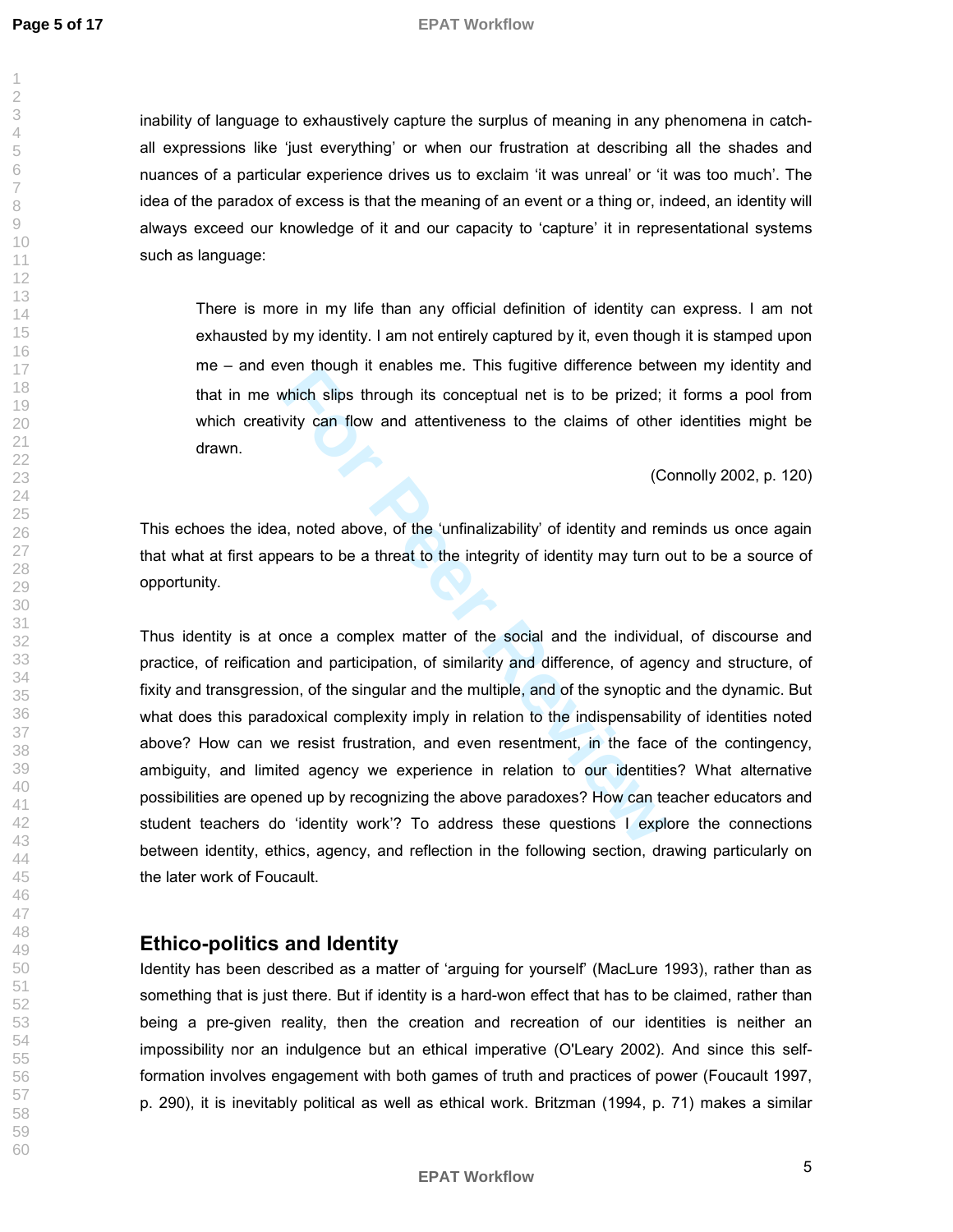point: "The politics of identity refers to questions of what it is that structures identity and how identity is narrated". Given this conjunction between ethical self-formation and politics, I will use ethics and ethico-politics interchangeably in the following discussion.

The idea that identities are ethical and political is implicit in the recognition that they are formed at the nexus of the individual and the social. In particular, identity entails both "self-reflection and social recognition, two practices that are, I would argue essential to any substantive account of ethical life" (Butler, 2005, p. 49). But given the social shaping of identities how much scope remains for exercising ethico-political agency? To what degree can I act ethically if who I am is, at least partially, determined for me by social discourses and cultural conventions? These concerns belie conceptions of power and determination as purely repressive and as necessarily inimical to the freedom of the self-actualizing subject, rather than seeing power as productive and as always existing in a relationship with freedom; for "in order for power relations to come into play, there must be at least a certain degree of freedom on both sides… If there are relations of power in every social field, this is because there is freedom everywhere" (Foucault 1997, p. 292).

milion of the by boold discussed and did and discussed and a networking<br>
power and determination as purely repressive and as not<br>
ship with freedom; for "in order for power relations to c<br>
sertain degree of freedom on both The pervasiveness of power relations constituting us as subjects, along with the corollary pervasive existence of freedom that this implies, means that we have to make choices; and once we recognize that these actually are *choices* , albeit constrained ones, we are in the realm of ethics: "For what is ethics if not the practice of freedom, the conscious practice of freedom?... ethics is the concerned form that freedom takes when it is informed by reflection" (Foucault 1997, p. 284). This notion of ethics is not concerned with adherence to a moral code, but with ethical self-formation or, to use the title of Foucault's last published book, ethics as 'the care of the self' (Foucault 1986). It is in this spirit that Judith Butler argues in relation to the social shaping of selves that

This dispossession does not mean that we have lost the subjective ground for ethics. On the contrary, it may well be the condition for moral inquiry, the condition under which morality itself emerges. If the "I" is not at one with moral norms, this means only that the subject must deliberate upon these norms, and that part of that deliberation will entail a critical understanding of their social genesis and meaning. In this sense ethical deliberation is bound up with the operation of critique. And critique finds that it cannot go forward without a consideration of how the deliberating subject comes into being and how<br>a deliberating subject might actually live and appropriate a set of norms.

(2005, p. 8).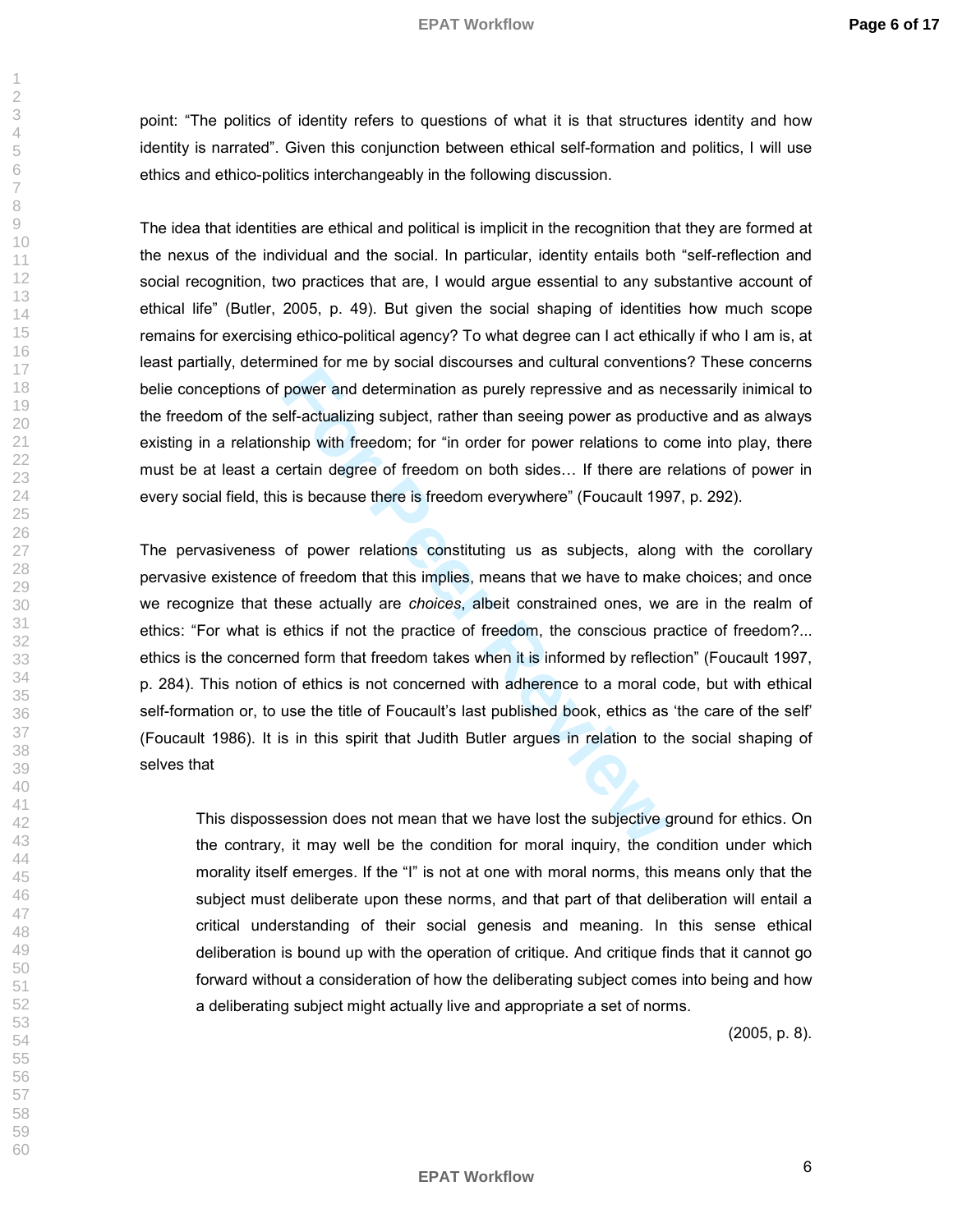The conjunction of identities, ethico-poliltics, and critique provides the basis for the notion of 'identity work' explored below.

## **A diagram for doing 'identity work'**

In thinking about identity in relation to ethics as the care of the self, it is useful to think in terms of a framework or, to use Deleuze's (1988) term, a diagram of elements that combine to produce identity. The diagram can be conceived "as a plane of constitution of historically specific forms of truth, power and subjectivity" (Prozorov 2007, p. 6). One such diagram, by no means the only possible one, is suggested by Foucault's four aspects or axes of the relationship to oneself (Foucault 1983; Foucault 1985). In brief, these four axes are the substance of ethics, the authority sources of ethics, the self-practices, and the telos, or endpoint, of ethics (O'Leary 2002, chapters<br>7 & 8; May 2006, p. 109-109). If we translate these into identity we can think in terms of identity in terms of the substance of teacher identity, the authority sources of teacher identity, the selfpractices of teacher identity, and the endpoint of teacher identity. These are illustrated diagrammatically below.



The first axis referring to the substance of teacher identity, addresses issues of what part of myself pertains to teaching and what forms of subjectivity constitute – or what forms do I use to constitute – my teaching self? For example, does my teaching self concern primarily my rational mind, along the lines of Rancière's (1991, p. 4-8) 'explicative order' or does it involve intellectual *and* emotional parts of my being? This axis is key in terms of how teaching and being a teacher relates to other aspects of my identity.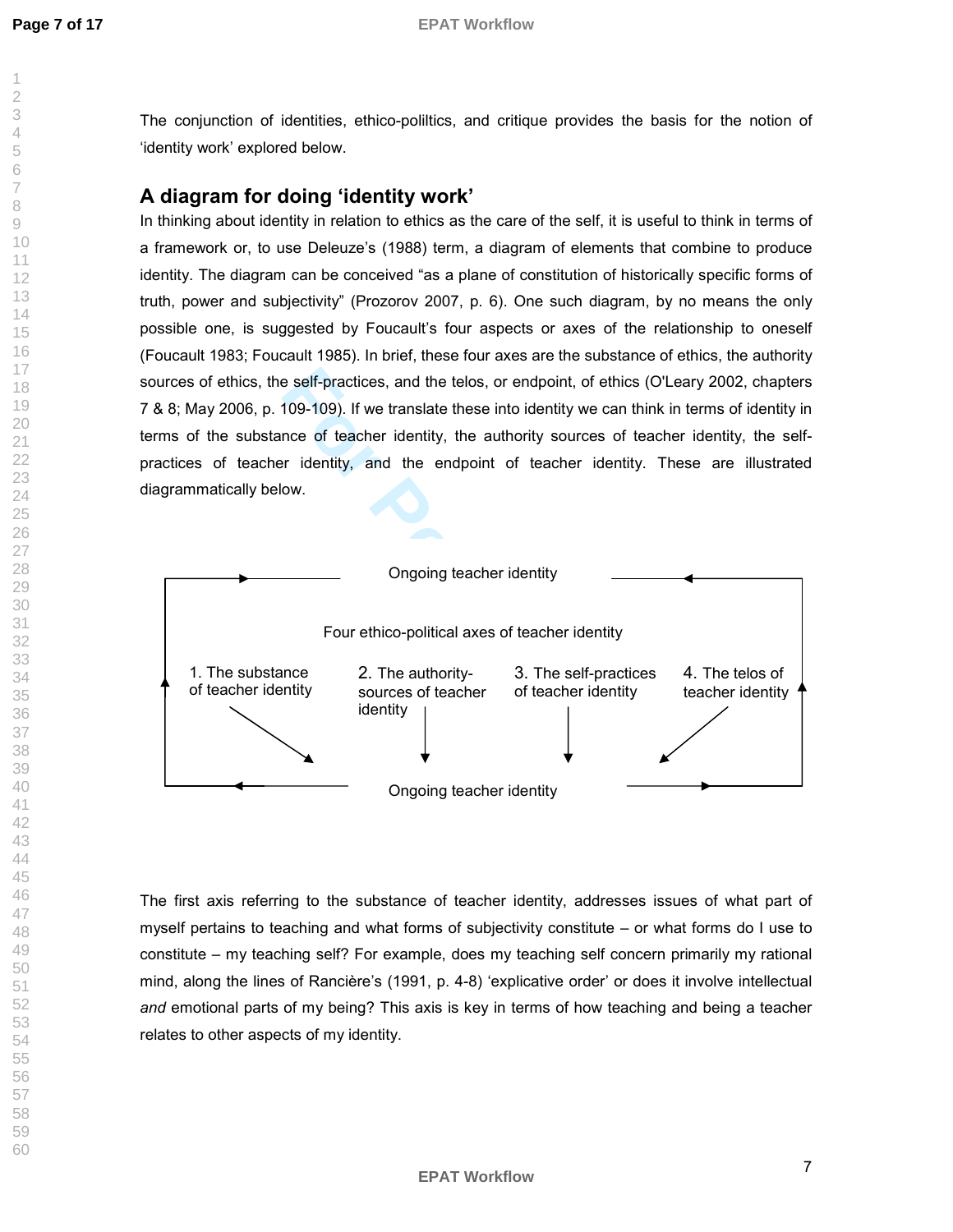The second axis concerns what Foucault calls the mode of subjection, referring to the issues of why I should cultivate certain attitudes, beliefs and behaviours and what sources of discursive authority I recognize as a teacher. For example, I might feel that 'theory' is a waste of time and only place value on 'practical' work that has immediate relevance and clear, concrete application to the classroom. I might value discourses of teaching as service and sacrifice, reflected in exhortations to always consider students and their needs first. Or I might recognize the authority of constructivist discourses of learning and development as entailing particular forms of professional practice in the classroom in terms of environment, organization and activities. This axis is clearly caught up with issues of power and politics.

The third axis concerns the techniques and practices we use to fashion and shape our teaching selves. Practices commonly used in teacher education programs, like keeping a reflective journal would fall under this aspect of ethical identity. For practicing teachers, these shaping practices will often occur outside the classroom through, for example, engaging in particular forms of ongoing professional learning. These self-practices can open a space for discourse and an awareness of the contingency and constructedness of teachers' knowledge and thinking.

rns the techniques and practices we use to fashion and<br>mmonly used in teacher education programs, like keepin<br>aspect of ethical identity. For practicing teachers, thes<br>side the classroom through, for example, engaging in<br>a The fourth axis concerns the telos or endpoint of our teaching selves: what is my ultimate endpoint, goal or purpose as a teacher? This might take the form of the oft-cited notion of 'making<br>a difference' to the lives of individual students or it could be more a matter of economic survival and meeting basic financial commitments, or any number from a myriad of other possible purposes. Like the other axes, this one can provide a vehicle for recognizing the slippage between social norms and conversations about teaching and teachers, and the meanings constructed by student teachers from their experience, again with the potential benefit of seeing the constructedness – and hence the potential for reconstruction – of both.

## **From theory to practice**

So far this discussion has been a theoretical one but to be of value to teacher educators, teachers, and student teachers, it needs to be translatable into practice. Thus, in conclusion I would like to explore the 'diagram' for doing identity work to teacher identity, using comments posted as part of an experimental, non-assessed, web log developed in order to allow student teachers in the University of Hong Kong's four-year full-time Bachelor of Education in English language teaching to communicate with each other during their final year teaching practicum. In particular, I will focus on the comments of one student teacher, Neil, as a sort of exploratory, micro case-study. Neil is a highly committed, if somewhat diffident, student teacher who is particularly concerned about gaining the respect of his students and the quality of his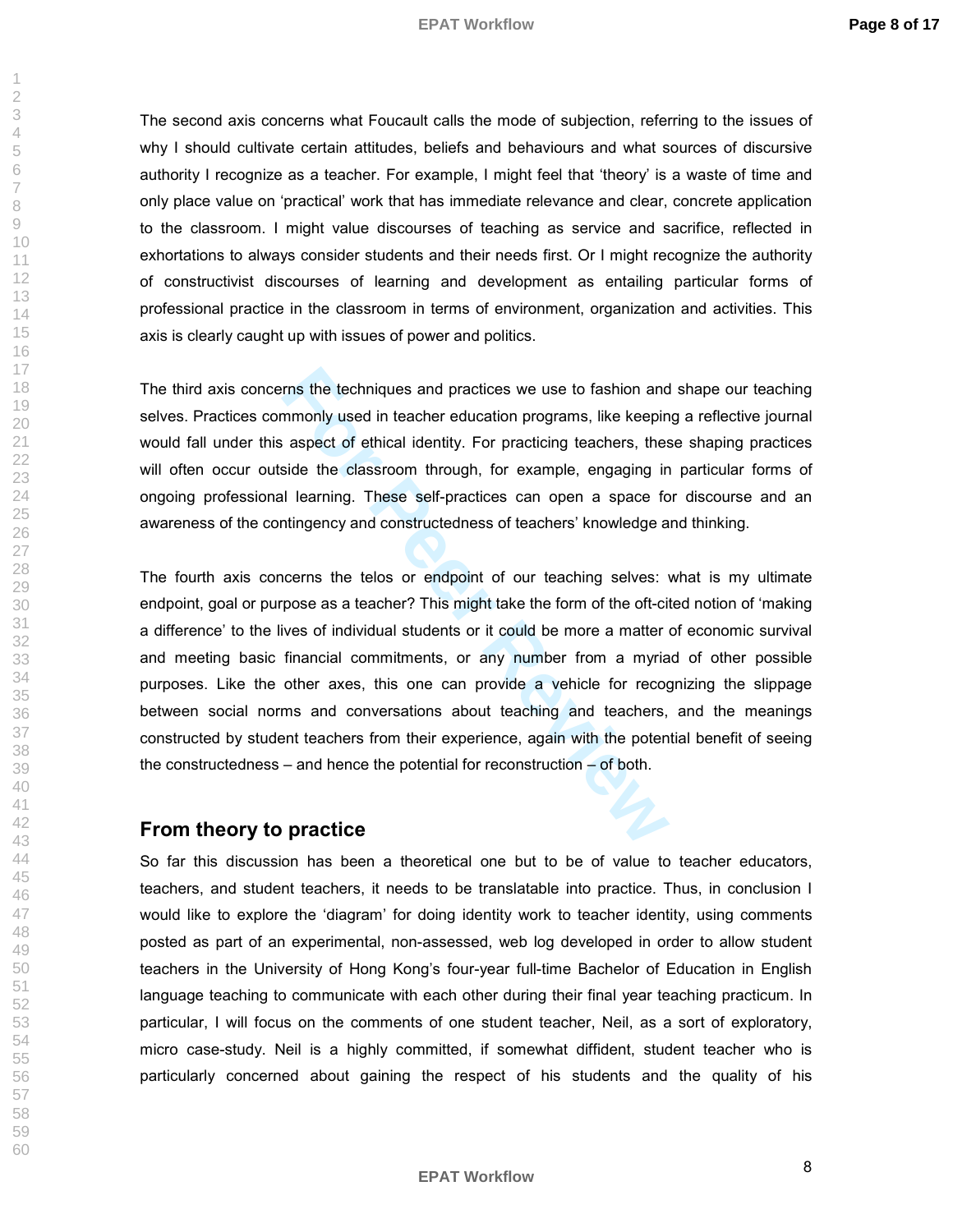relationships in the classroom generally, as we will see by looking at his teaching identity through the lens of the ethico-political diagram in the vignette below.

In terms of the first axis of the ethico-political diagram for doing identity work, Neil sees teaching as chiefly concerned, not with intellect or emotion, but with character:

Sometimes I feel I am not a suitable person to teach because I am not the type of person who can scold people. Sometimes I feel very sad because I know my students are taking advantage of my kind and gentle character while I can do nothing to change my character…some of my students misbehave in the lessons because they know me very well and they know that I am a kind person.

For Pering and person.<br> **For Pering and And Strate Strate Strate Strate Strate Strate Street is any right or wrong basis upon which to constit<br>
<b>For Formal Strate Strate Street Street Street Street Street Street Street Str** The point is not that there is any right or wrong basis upon which to constitute our teaching self but that how we construct this self – upon what basis it rests and what is excluded – will critically constrain and/or enable other possibilities. Because identity is relational, a crucial aspect of the substance of any teacher's identity is being recognized as a teacher by students. For Neil, this is clearly something he is aware of and concerned about. But at the same time, he limits his potential options for working on this aspect of his practice by basing his view of his teaching capacity on his 'character', which he sees as unchanging and unchangeable. Other possibilities might come from exploring what is excluded or merely implicit; for example, we might note how the text of the body is suggested by terms like 'scold' and 'gentle' and consider what insights could potentially derive from attention to "a more generalized [self-] writing that might be termed a corporeography" (Kirby 1997, p. 83). Or, focusing on the relational aspect of identity, Neil might explore further how he can establish a more professional relationship with his students by viewing being liked by his students as resulting from, rather than being a condition of, fair and effective teaching (Furlong and Maynard 1995).

In terms of the second axis, concerned with the sources of authority we recognize in our teaching, we see Neil advocating discourses of life-long learning and continuous improvement explained and justified on the basis of narratives about the teacher being a key influence shaping the lives of their charges:

Teachers nowadays need to keep on learning new teaching strategies and reflecting the effectiveness of their lessons in order to improve the quality of their teaching. Teachers should know that teaching can affect a person's life. If teachers know that their acts might have lasting impacts on students' developments, they are willing to pay more effort on teaching.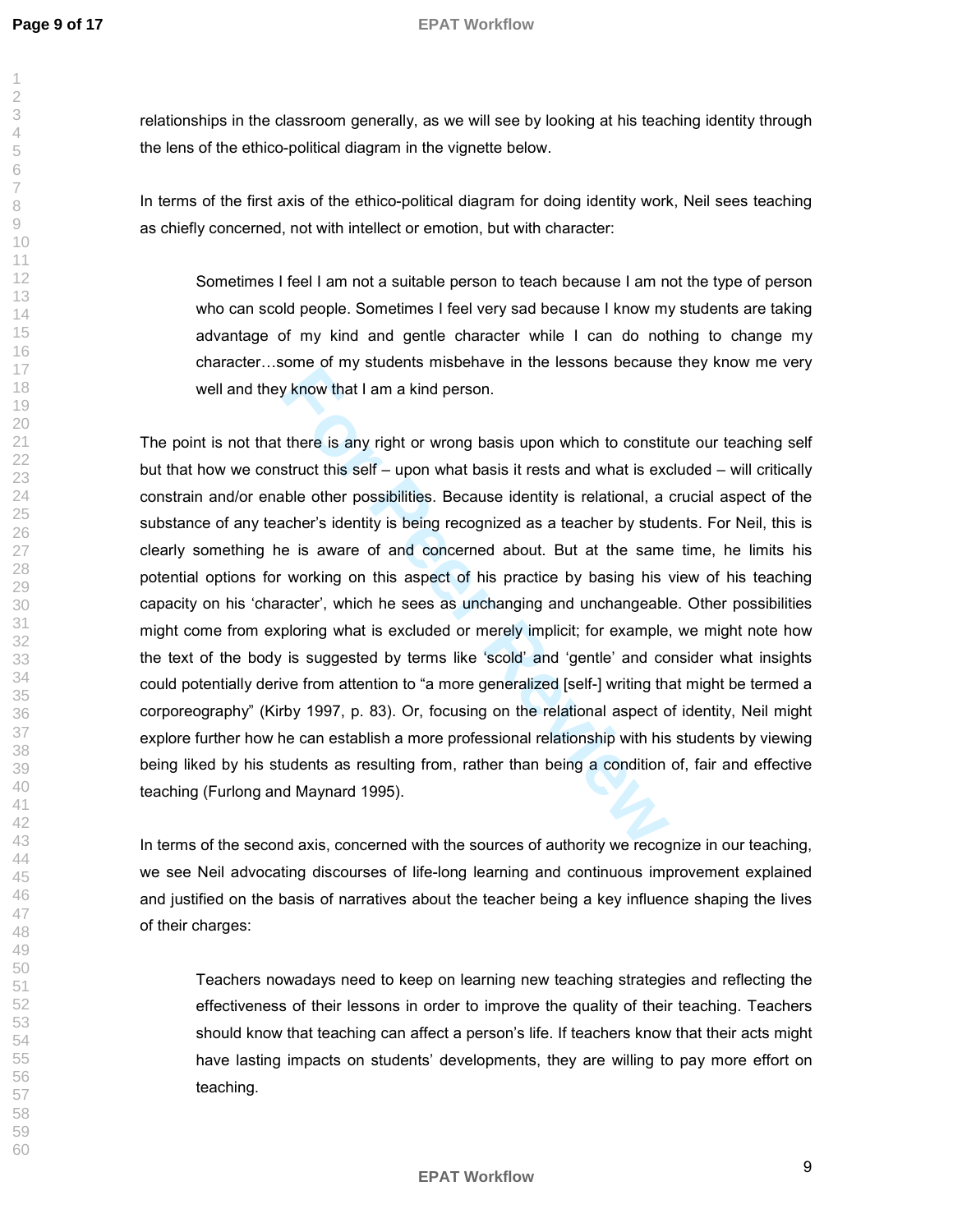Relevant indicators of the sources of authority Neil draws on include what values are assumed to be shared and what are the operating presuppositions in his texts. Examples of these assumed values and presuppositions can be seen in the way he frames the requirements he stipulates for teachers with explicit modal statements like "teachers nowadays need to" and "teachers should". Also of key relevance here are the legitimating strategies (Fairclough 2003) used to justify subjection to certain attitudinal and behavioural requirements. Such strategies here include rationalization, explaining the utility of the stipulated attitudes and behaviours: "If teachers know that their acts might have lasting impacts on students' developments".

In terms of the third axis, referencing the self-practices we use to shape our teaching selves, the practices Neil focuses on are located in the classroom:<br>
I have been learning techniques on controlling classroom discipline because I am rather

weak in this aspect and I have difficulties in dealing with off-task behaviors. Also, I have learnt some tasks that are exploratory in nature because these tasks can motivate students to think, explore, and solve problems, which are very effective in their learning.

axis, referencing the self-practices we use to shape our<br>
son are located in the classroom:<br>
learning techniques on controlling classroom discipline<br>
aspect and I have difficulties in dealing with off-task be<br>
tasks that a Such a focus is not surprising given the concern about his relationships in the classroom with students that we noted above. But beyond this, practices such as seeking guidance from 'critical friends' (who could be more experienced teachers working in the practicum school, or peers) could offer potential value in helping Neil shape his teaching self in the directions he desires. Additionally, composing email messages to peers and describing and reflecting on incidents in the classroom or on teaching in general, such as we see above, are practices of self-formation in which Neil engages, perhaps without recognizing them as such. Yet engagement in such practices should not be underestimated for what they entail "is a not matter of pursuing the unsayable, nor of revealing the hidden, nor of saying the unsaid, but on the contrary of capturing the already-said, of reassembling what one could hear or read, and this for an end that is nothing less than then constitution of the self" (Foucault 1997, p. 237).

The final axis concerns our ultimate goal or purpose in teaching. We get an insight into this aspect of Neil's teaching identity in his comments about why he wants to be a teacher: "I think teaching is a very meaningful and rewarding job. If you can help a rude, irresponsible student who has limited motivation to study to become a well-behaved person, you will have a great sense of achievement." Here the purpose of teaching is construed in terms of a moral crusade, where teachers as saviours find meaning in achieving redemption for pathologized ('rude', 'irresponsible') students, who have wandered from the path of taken-for-granted social values.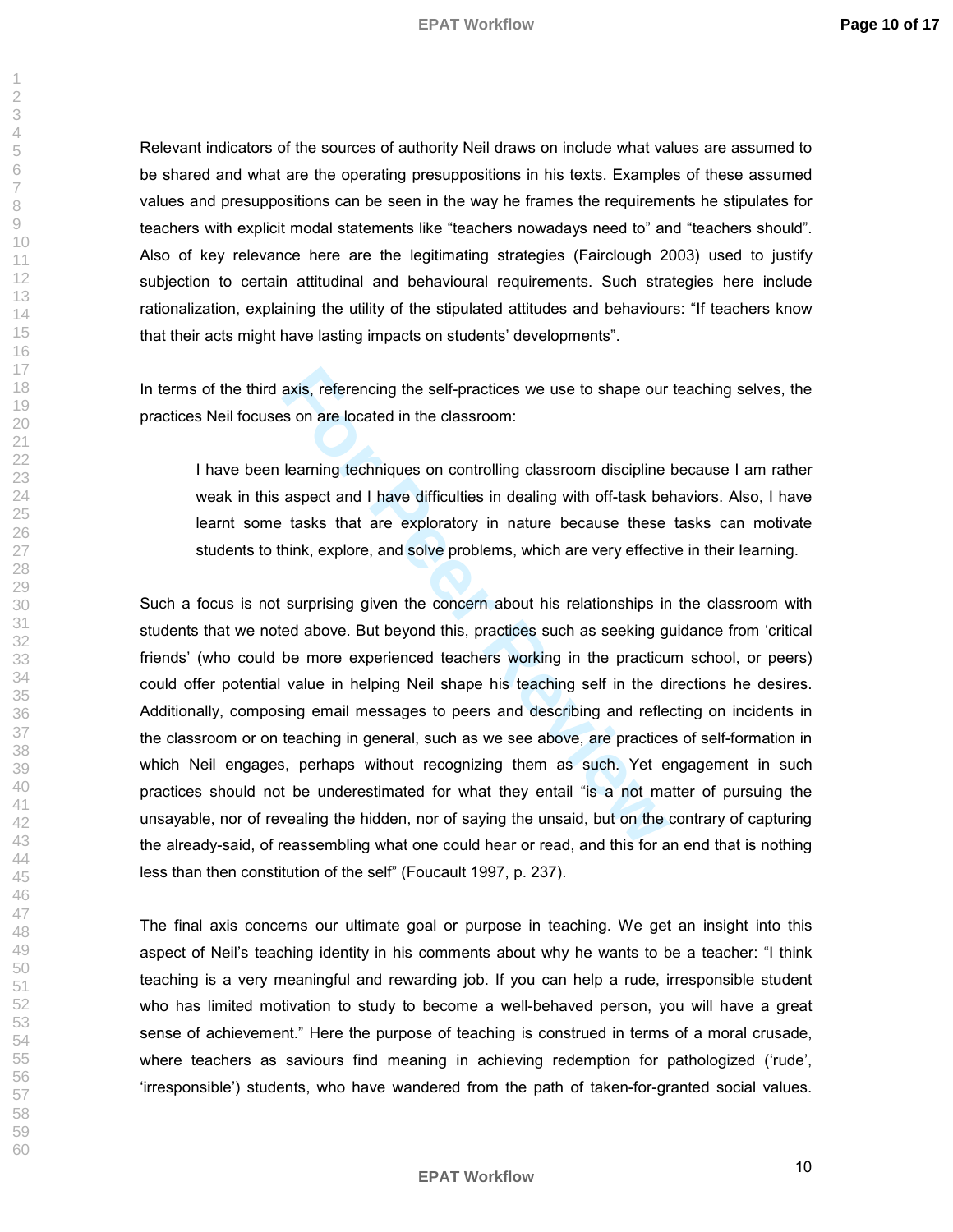The unproblematized use of terms like 'irresponsible' and 'well-behaved' offers no sense of any awareness that the educational system or the school might be at issue and at least partially cause the students' 'rudeness'. Thus Neil's view of view of the telos or ultimate endpoint of his teaching seems to reflect a fairly conservative model where schooling endorses and reproduces accepted social values.

## **A historical ontology of our teaching selves**

As noted above the point of conducting this inquiry as a form of 'identity work' is not to correct wrong or mistaken identities, but to see how our identities have been shaped in particular ways and to consider possibilities for thinking about the aspects comprising them differently. The point is "to learn to what extent the effort to think one's own history can free thought from what it silently thinks, and so enable it to think differently" (Foucault 1985, p. 9). This requires recognition of the discursive constructedness of thinking. Again, Deborah Britzman captures the crucial significance of this insight for teacher education:

Extent the effort to think one's own history can free though<br>
For it to think differently" (Foucault 1985, p. 9). This requiredness of thinking. Again, Deborah Britzman captures the<br>
Fore education:<br>
For Peducation:<br>
For P Unless the narrations of practice are read through theories of discourse – that is, as representing particular ideological interests, orientations, communities and meanings, and as deploying relations of power – there remains the danger of viewing the teacher's practical knowledge as unencumbered by authoritative discourse and as unmediated by the relations of power and authority that work through every teaching and research practice.

(Britzman 1994, p. 72)

In the case of student teachers like Neil, by exploring the influences that have shaped the particular understanding he has of the nature of his teaching self and becoming aware of other possibilities, through comparison with peers, or by reading others' accounts, he might be encouraged to conduct what Foucault calls a 'historical ontology of ourselves' (1997, p. 318). This can prompt the recognition that we do all have a history and moreover,

It is a history that is at once constitutive and contingent: it makes us who we are but not by necessity. If we understand our history, understand who we have come to be, and understand that we do not have to be *that* , then we are faced with the possibility of being something else. That is our freedom.

(May 2006, p. 123)

Of course this freedom can be daunting as it means letting go of the safe anchor of an unchanging, stable self or of striving for an attainable perfection that once attained can be maintained and held on to. Yet this too can be seen as liberating. "Suspending the demand for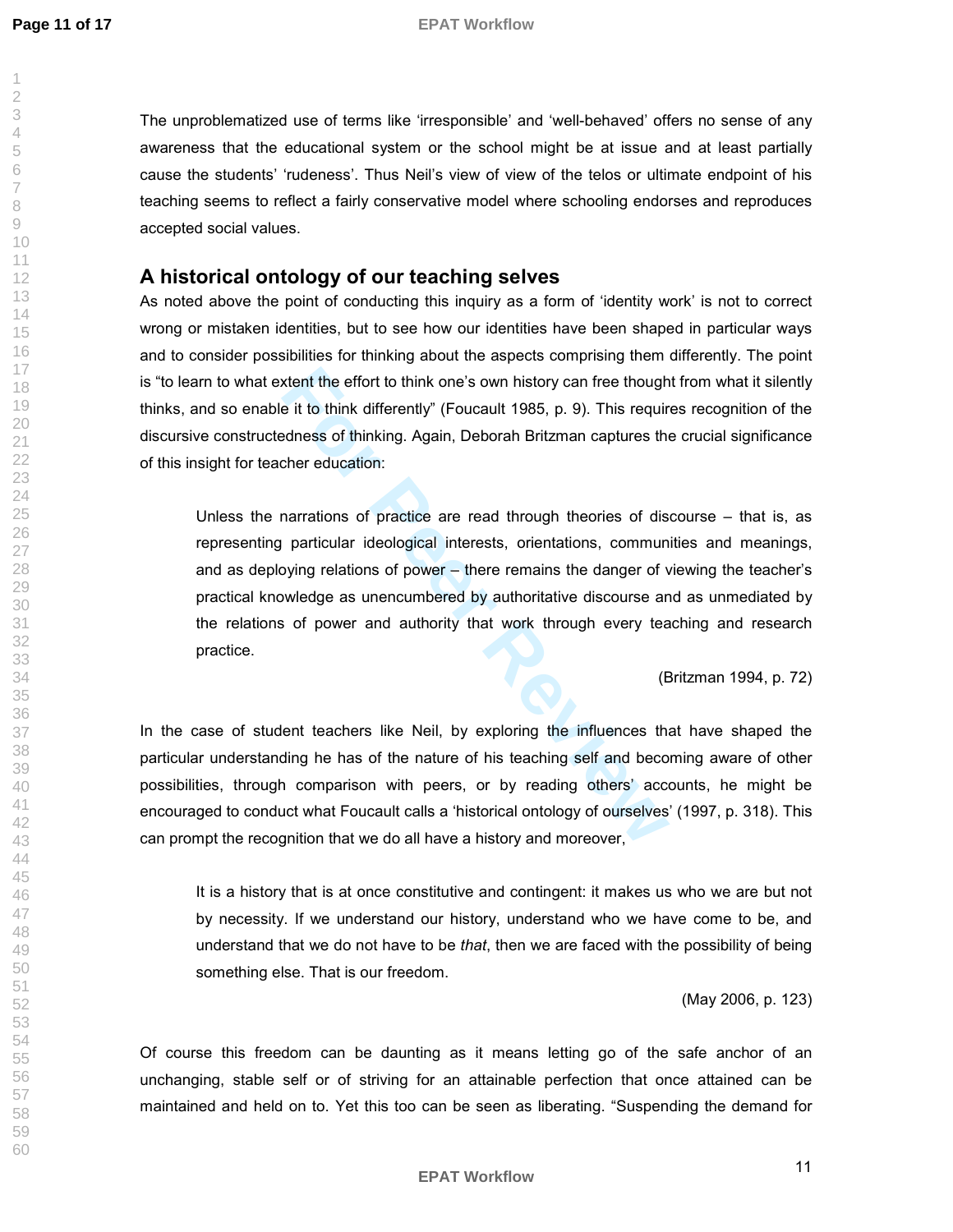self-identity or, more particularly for complete coherence seems to me to counter a certain ethical violence, which demands that we manifest and maintain self-identity at all times and require that others do the same" (Butler 2005, p. 42). Moreover, recognizing that our identities, like our pedagogical practices, should not be predetermined, but need to be continually renegotiated within specific contexts, leaves open the possibility that our pedagogical certainties might be transformed by encounters with others and by exploration of others' ideas. Here again, identity work and ethics are inextricably linked to the operation of critique:

Critique, I believe, is most powerful when it leaves open the possibility that we might also be remade in the process of engaging another's worldview, that we might come to learn things that we did not already know before we undertook the engagement. This requires that we occasionally turn the critical gaze upon ourselves, to leave open the possibility that we may be remade through an encounter with the other.

(Mahmood 2005, p. 36-37)

For the process of origing ansation of notation, that the edid not already know before we undertook the engage<br>
be remade through an encounter with the other. (Mahn<br>
identity work is not easy but requires of us that we bec Such transformative identity work is not easy but requires of us that we become social theorists with a critical awareness of the limits that condition us and the ways in which they constrain and enable what we can do (Butler 2005, p.  $8 \& 82$ ). But the alternatives of continuing to view the self in 'self-sufficient', autonomous, sovereign, transcendent terms that denies or ignores the contingency and constructedness of our identities, *or* of adopting a fatalistic or deterministic disregard for the formation of our identities and instead taking them for granted are both problematic. In the first case, the particular history that comprises the diagram of our identity will remain in control to the extent that we deny the contingency of that history. Thus in Neil's case, his equation of his teaching identity with his (in his view) fixed and unchanging character closed of any avenue for exercising ethical agency. This strategy embodies what Connolly refers to as 'transcendental narcissism', entailing ratifying a contingent identity by transcendental means (1998, p. 115). In the second case, we will be liable to resentment against the lack of necessity in our identities (1998, p. 110) and also unprepared for the inevitable shifts in the particular configuration of our identities which, like any hegemonic order in late modernity, are inherently fragile, their apparent solidity at any moment liable to cracks and fissures over time (Laclau and Mouffe, 1985). Thus by adopting an individualistic perspective on student behaviour, Neil is setting himself up for potential frustration and disillusionment, since his repeated attempts to 'save' students from themselves are unlikely to be successful or welcome; over time, his selfassured moral sense is likely to begin to crumble. Yet, ironically this fragility is also a source of potential freedom. As Prozorov argues, "It is on this basis of the diagram as harbouring the potentiality of its own unraveling that Foucault's claim that we always already *are* much freer than we feel acquires political significance" (2007, p. 92). If Neil were able to take a more socially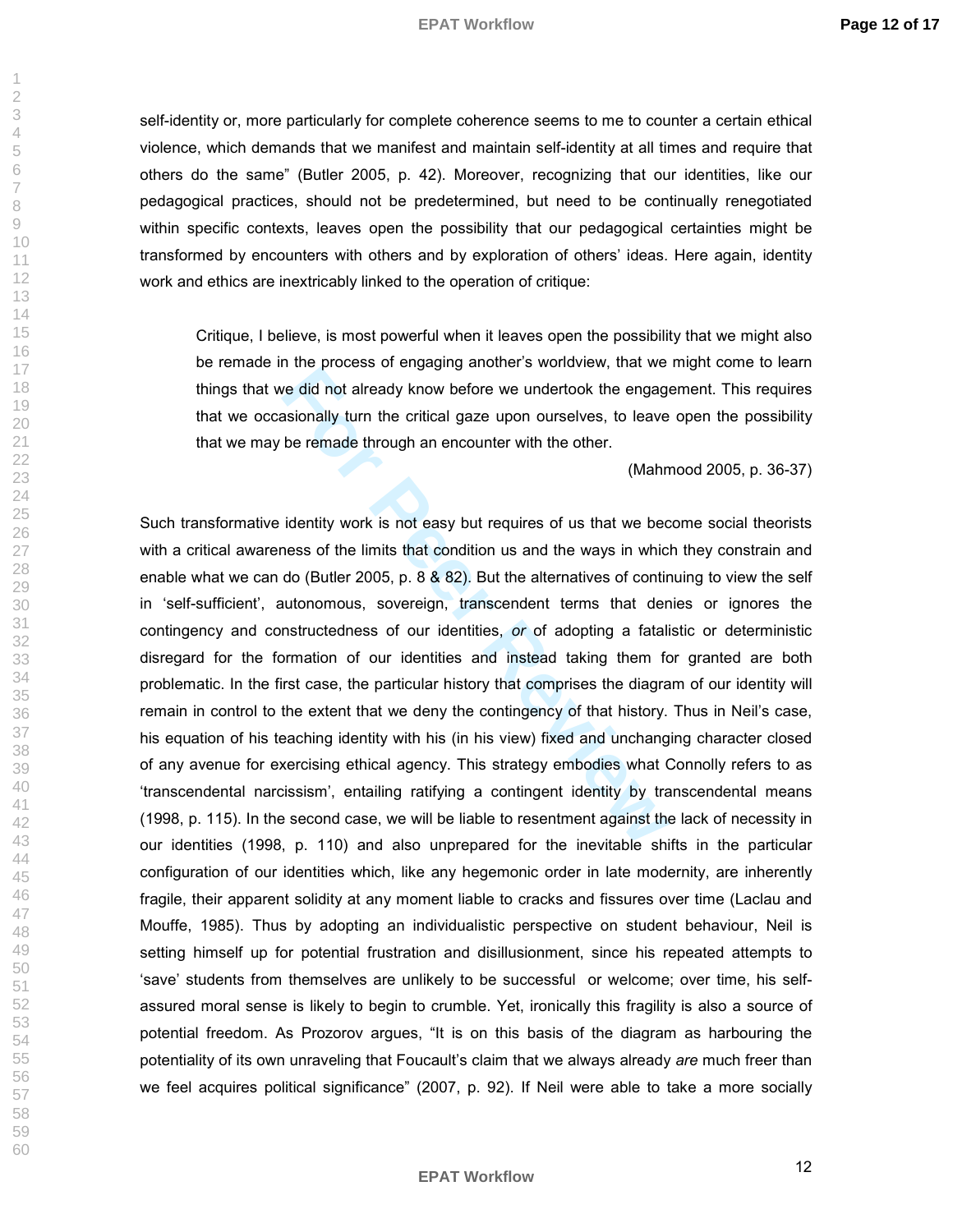10 11 12

oriented view of the causes of student behaviour he would feel less individual responsibility for 'correcting' it; indeed his individualistic view of students is mirrored by an equally individualist view of himself as a teacher, determined by his individual character and struggling alone in his classroom to reform and redeem his students. By first recognizing and then challenging these perspectives, he might at the same time ease his own burden of responsibility and recognize new avenues for effective action, such as engaging in dialogue with colleagues or management about school policies.

**For Person in the Unity**, imposes a law of truth on others have to recognize in him" (Foucault 1982, p. 21<br>her sense that involves "...an exercise of the self on the and transform oneself, and to attain a certain mode of Thus, as teachers we can be subjects in two different senses. We can be subject to someone else's domination, to a determination "which categorizes the individual, marks him by his own individuality, attaches him to his own identity, imposes a law of truth on him which he must recognize and which others have to recognize in him" (Foucault 1982, p. 212). And we can also be a subject in another sense that involves "…an exercise of the self on the self by which one attempts to develop and transform oneself, and to attain a certain mode of being" (Foucault 1997, p. 282). Enculturation into being a teacher can hardly avoid the former sense but hopefully it can also take on some of the latter, to counter the tendency whereby "Identities, in the ordinary course of events, tend to congeal of their own accord into hard doctrines of truth and falsity, self and otherness, good and evil, rational and irrational, commonsense and absurdity" (Connolly 2002, p. 173). This requires what I have called 'identity work' involving self-examination at multiple levels – "not just looking *inside* oneself, through the lens of one's socialized conscience, but knowing how one is constituted as a subject, subjectivated by different economies of power, the processes and practices that constitute ones' self as an enculturated self…" (Wain 2007, p. 166).

## **Conclusion**

Identities are constructed within discourse, through difference and in the context of contingency and ambiguity. Whilst this may at first glance seem disconcerting, it opens up creative possibilities for political practices of ethical self-formation. As I have argued in this paper, such 'identity work' involving tracing the historical ontology, or genealogy, of our teaching identities is ethical in a number of related senses: first, in the sense that identity involves the nexus of the social and the individual, this work involves attention to how we engage in the social, and therefore ethico-political, practices of teaching; secondly, it is ethical in that the freedom bestowed by an awareness of the contingent and constitutive nature of our histories entails the challenge of taking responsibility for our identities; and thirdly it is ethical insofar as it involves maintaining awareness of the inevitable contingency and ambiguity of any identity and embracing what Connolly calls "the agonistic appreciation of difference" (2002, p. 167), rather than the *ant*agonistic seeking of its destruction. In this sense, rather than being feared as another attempt to impose a particular moralistic code, the notion of the ethico-politics of teacher identity is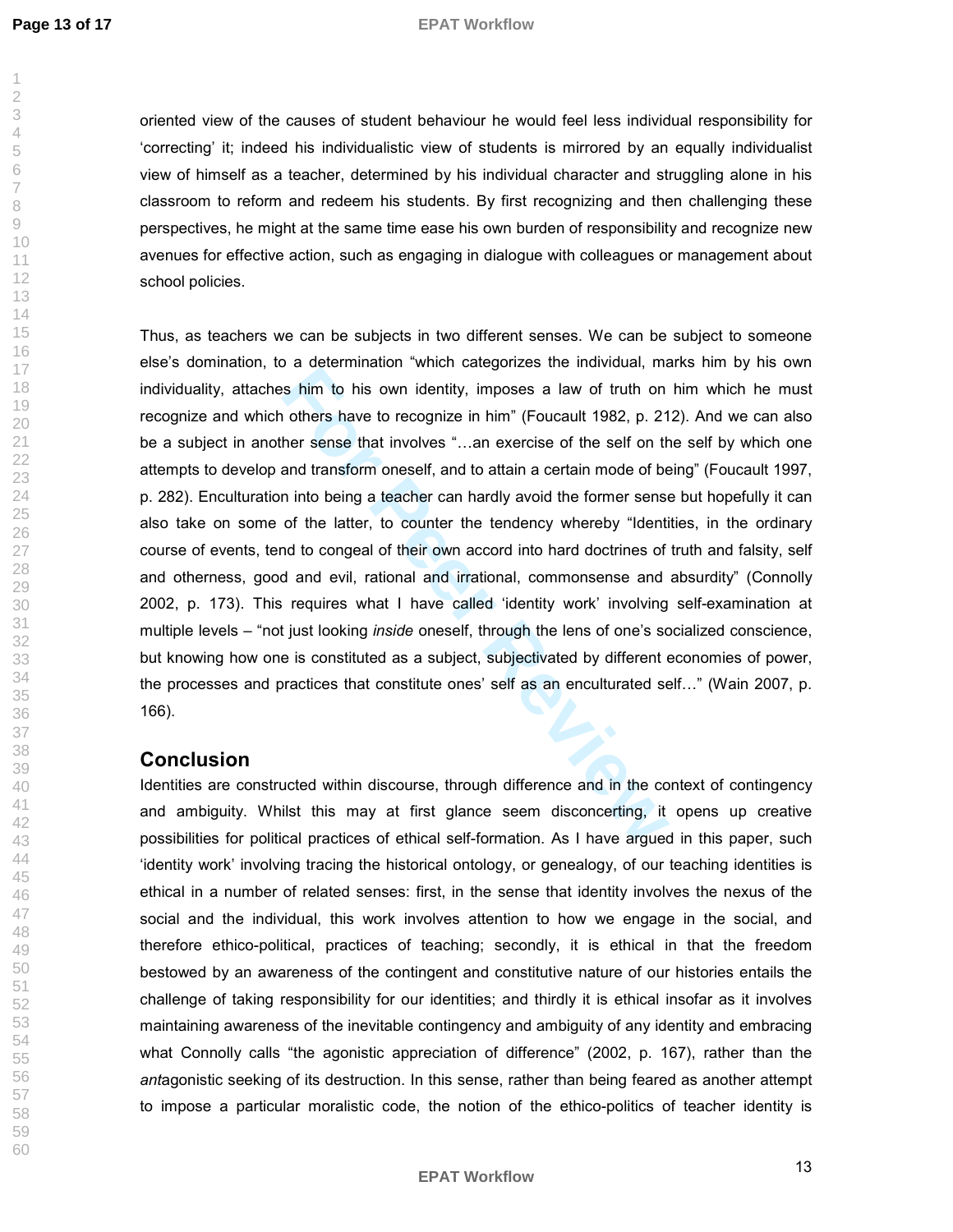<span id="page-15-0"></span>something that could be a utilized to resist any attempt to impose a narrowing of focus on the meaning of teaching:

One should welcome the infusion of ethical discourse… because it can be counterposed to all those attempts to translate ethical judgments into apparently more 'objective', 'scientific', rational or uncontestable terms… by appealing to the true discourse, and, hence, inescapably, to the authority of those who are experts of this truth. To the extent that it escapes this will to truth, this will to closure, ethico-politics thus allows the possibility of opening up the evaluation of forms of life and self-conduct to the difficulty and interminable business of debate and contestation... within such an ethic, it is not just a question of the discovery of one's truth, of a commitment to the project of one's individual and collective identity, but of the active, material, technical, creative assembling of one's existence, one's relation to oneself, even one's corporeality."

(Rose 1999, p. 192 & 196)

of the discovery of one's truth, of a commitment to the discovery of one's truth, of a commitment to the discovery of one's truth, of a commitment to the disclusion.<br>
Hence, one's relation to oneself, even one's corporeali Based on the recognition that like any identities those of teachers' are contingent and constructed, and are thus open to the unsettling and deconstructive capacities of ethico-political identity work, the notion of an active and creative assembling of identities offers a way of moving beyond discussions that focus on trying to define teacher identity as a theoretical concept. This exploratory paper has drawn on the ethical work of the later Foucault in order to outline one possible framework, or diagram, for doing such identity work. Whether such an approach is valid and viable is something that will require further research, but given the recognition of the

centrality of identity in teaching and learning to teach, such research is surely worthwhile.<br>
1 As for example with the discourses of 'professionalism' and 'professionalization' in teaching Helsby, G. (1995) Teachers' construction of professionalism in England in the 1990s. *Journal of*  Education for Teaching, 21: 3, pp. 317 - 332, Hall, C. and R. Schulz (2003) Tensions in Teaching and Teacher Education: Professionalism and professionalisation in England and Canada. *Compare* , **33: 3** , pp. 369-383, Mak, G. (2003) The professionalization of Hong Kong teachers: Dilemma between technical rationality and individual autonomy. *Asia Pacific Education Review* , **4: 2** , pp. 170-180, Cheung, E. (2005) Hong Kong secondary schoolteachers' understanding of their careers. *Teacher and teaching: Theory and practice* , **11: 2** , pp. 127-149. or the discourses surrounding the marketization of education Marginson, S. (1997) *Markets in education* . (St. Leonards, NSW, Allen and Unwin), Ball, S. J. (1998) Big policies/small world: An introduction to international perspectives in education policy. *Comparative Education* , **34: 2** , pp. 119-130, Luke, A. (2004) Teaching after the market: From commodity to cosmopolitan. *Teachers College Record* , **106: 7** , pp. 1422-1443..

 $2$  See note 7 on p. 236 and Connolly Connolly, W. (2004) The ethos of democratization, in: S. Critchley and O. Marchart (eds.) *Laclau: A critical reader* (London and New York, Routledge) pp. 167-181.for Connolly's endorsement of the broad thrust of Laclau and Mouffe's work; see Tonder & Thomassen Tonder, L. and L. Thomassen (eds.) (2006) *Radical democracy: Between abundance and lack* . (Manchester, Manchester University Press). for a discussion of their differences.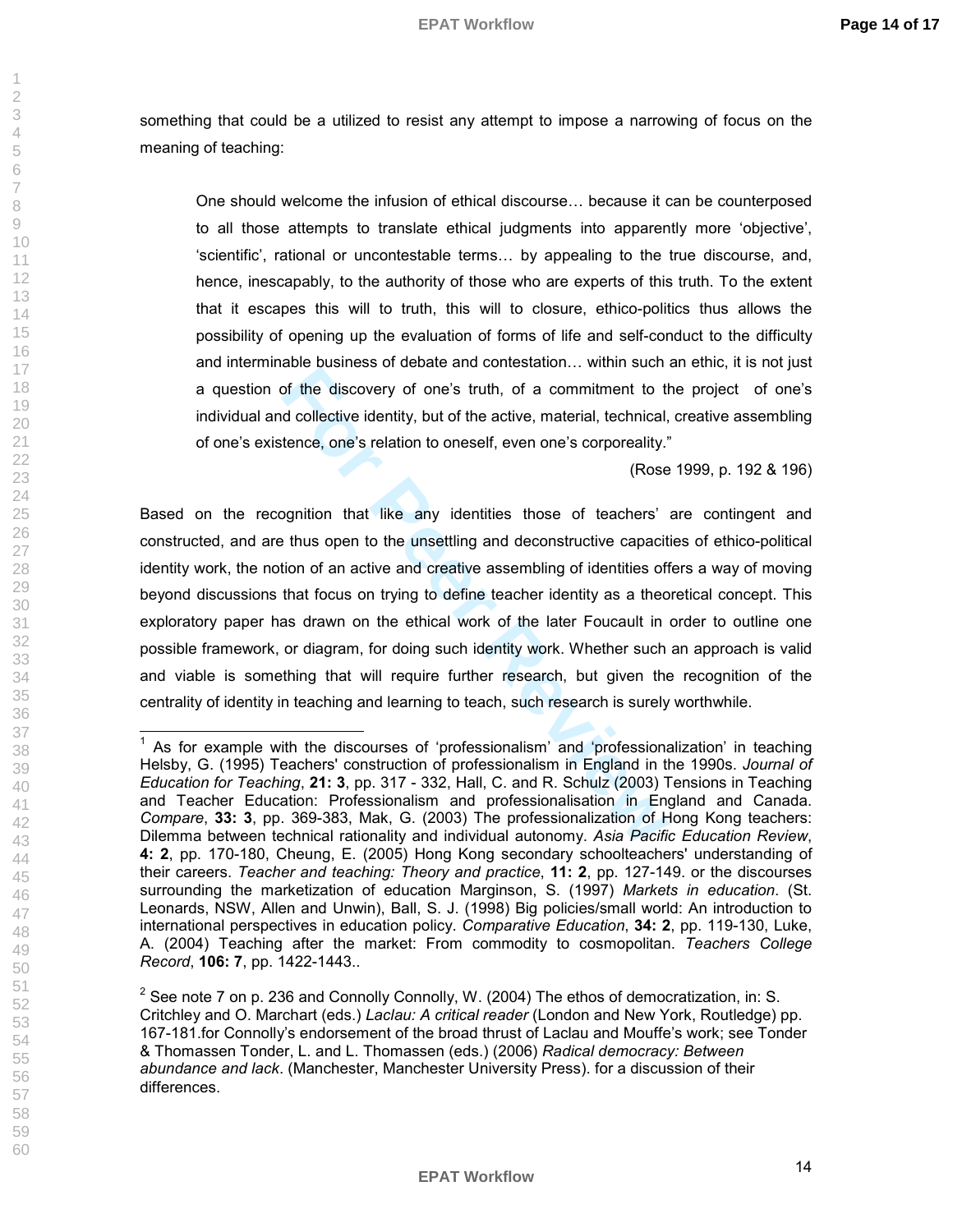## **References**

- Alsup, J. (2006) *Teacher identity discourses: Negotiating personal and professional spaces* . (Mahwah, NJ, Lawrence Erlbaum Associates).
- Ball, S. J. (1998) Big policies/small world: An introduction to international perspectives in education policy. *Comparative Education* , **34: 2** , pp. 119-130.
- Beijaard, D., P. C. Meijer and N. Verloop (2004) Reconsidering research on teachers'<br>professional identity. *Teaching & Teacher Education: An International Journal of Research and Studies* , **20: 2** , pp. 107-128.
- Britzman, D. (1991) *Practice makes practice: A critical study of learning to teach* . (Albany, NY, SUNY).
- Britzman, D. (1994) Is there a problem with knowing thyself? Towards a poststructuralist view of teacher identity, in: T. Shanahan (ed.) *Teachers thinking, teachers knowing: Reflections on literacy and language education* (Urbana, IL, National Council of Teachers of English Press) pp. 53-75.
- Brown, T. and O. McNamara (2005) *New teacher identity and regulative government: The discursive formation of primary mathematics* . (New York, Springer).
- Butler, J. (2005) *Giving an account of oneself*. (New York, Fordham University Press).
- Cheung, E. (2005) Hong Kong secondary schoolteachers' understanding of their careers. *Teacher and teaching: Theory and practice* , **11: 2** , pp. 127-149.
- Coldron, J. and R. Smith (1999) Active location in teachers' construction of their professional identities. *Journal of Curriculum Studies* , **31: 6** , pp. 711-726.
- Connolly, W. (1998) Beyond good and evil: The ethical sensibility of Michel Foucault, in: J. Moss (ed.) *The later Foucault* (London, Sage).
- Connolly, W. (2002) *Identity\difference: Democratic negotiations of political paradox* . (Minneapolis, University of Minnesota Press).
- Connolly, W. (2004) The ethos of democratization, in: S. Critchley and O. Marchart (eds.) *Laclau: A critical reader* (London and New York, Routledge) pp. 167-181.
- Critchley, S. (2007) *Infinitely demanding: Ethics of commitment, politics of resistance* . (London, Verso).
- Danielewicz, J. (2001) *Teaching selves: Identity, pedagogy and teacher education* . (Albany, NY, SUNY).
- Davies, B. and R. Harre (1990) Positioning: The discursive production of selves *Journal for the Theory of Social Behaviour* pp. 43-63.
- Namara (2005) New teacher identity and regulative gove<br> *Franction of primary mathemattics*. (New York, Springer).<br> *For a a account of oneself.* (New York, Fordham University<br>
ong Kong secondary schoolteachers' understand Day, C., A. Kington, G. Stobart and P. Sammons (2006) The personal and professional selves of teachers: stable and unstable identities. *British Educational Research Journal* , **32: 4** , pp. 601-616.
- Deleuze, G. (1988) *Foucault* . (London, Continuum).
- Derrida, J. (1978) *Writing and difference* . (New York ; London, Routledge).
- Derrida, J. (1982) *The margins of philosophy* . (Chicago, University of Chicago Press).
- Evans, K. (2002) *Negotiating the self: Identity, sexuality, and emotions in learning to teach* . (New York, Routledge).
- Fairclough, N. (2003) *Analyzing discourse: textual analysis for social research* . (London ; New York, Routledge).
- Foucault, M. (1982) The subject of power, in: H. Dreyfus and P. Rabinow (eds.) *Michel Foucault: Beyond structuralism and hermeneutics* (Chicago, University of Chicago Press).
- Foucault, M. (1983) On the genealogy of ethics: An overview of work in progress, in: H. Dreyfus and P. Rabinow (eds.) *Michel Foucault: Beyond structuralism and hermeneutics* (Chicago, University of Chicago Press).
- Foucault, M. (1985) *The use of pleasure: The history of sexuality, Vol. 2* . (New York, Pantheon Books).
- Foucault, M. (1986) *The care of the self: The history of sexuality, Vol. 3* . (London, Penguin).
- Foucault, M. (1997) The ethics of the concern of the self *Ethics, subjectivity and truth: The essential works of Foucault 1954-1984* (New York, The New Press).
- Foucault, M. (1997) What is enlightenment? *Ethics, subjectivity and truth: The essential works of Foucault 1954-1984* (New York, The New Press).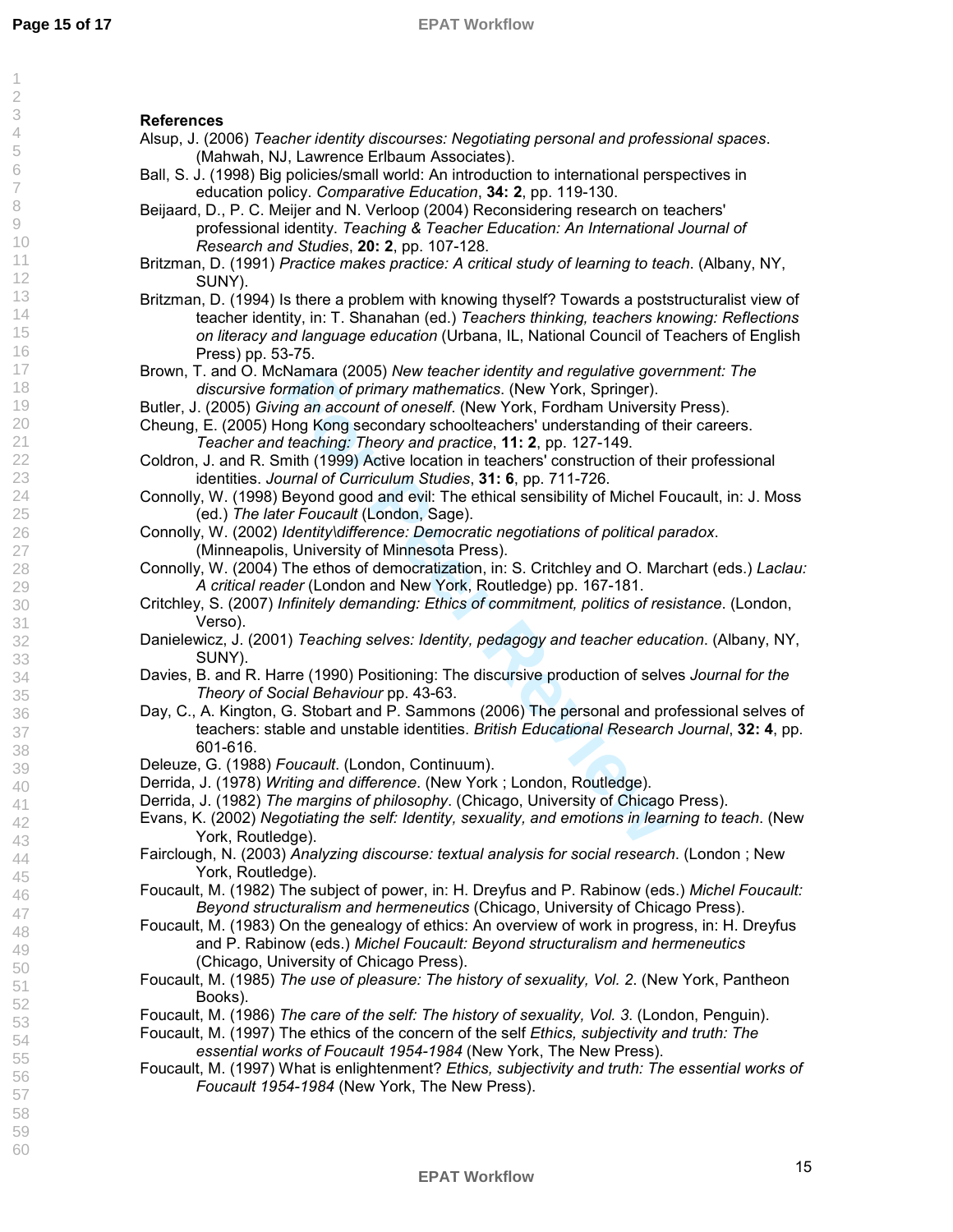- 1 123456789  $\overline{2}$ 3 4 5 6  $\overline{7}$ 8 9 10 11 12 13 14 15 16 17 18 19 20 21 22 23 24 25 26 27 28 29 30 31 32 33 34 35 36 37 38 39 40 41 42 43 44 45 46 47 48 49 50 51 52 53 54 55 56 57 58 59 60
- Foucault, M. (1997) Writing the self, in: A. Davidson (ed.) *Foucault and his interlocutors* (Chicago, University of Chicago Press).
- Furlong, J. and T. Maynard (1995) *Mentoring student teachers: The development of professional knowledge* . (London, Routledge).
- Gee, J. P. (2000) Identity as an analytic lens for research in education. *Review of Research in Education* , **25** , pp. 99-125.
- Geijsel, F. and F. Meijers (2005) Identity learning: The core process of educational change. *Educational Studies* , **31: 4** , pp. 419-430.
- Goodson, I. and P. Sikes (2001) *Life history research in educational settings* . (Buckingham, Open University Press).
- Hall, C. and R. Schulz (2003) Tensions in Teaching and Teacher Education: Professionalism and professionalisation in England and Canada. *Compare* , **33: 3** , pp. 369-383.
- Hall, S. (1997) Who needs 'identity'?, in: S. Hall and P. d. Gay (eds.) *Questions of cultural identity* (Thousand Oaks, CA, Sage) pp. 1-17.
- Helsby, G. (1995) Teachers' construction of professionalism in England in the 1990s. *Journal of Education for Teaching* , **21: 3** , pp. 317 - 332.
- Infinito, J. (2003) Ethical self-formation: A look at the later Foucault. *Educational Theory* , **53: 2** , pp. 155-171.
- Infinito, J. (2003) Jane Elliot meets Foucault: The formation of ethical identities in the classroom *Journal of Moral Education* , **32: 1** , pp. 67-76.
- Kirby, V. (1997) *Telling flesh: The substance of the corporeal* . (New York ; London, Routledge).
- Laclau, E. and C. Mouffe (1985) *Hegemony and socialist strategy: Towards a radical democratic politics* . (London, Verso).
- Luke, A. (2004) Teaching after the market: From commodity to cosmopolitan. *Teachers College Record* , **106: 7** , pp. 1422-1443.
- MacLure, M. (1993) Arguing for your self: Identity as an organising principle in teachers' jobs and lives. *British Educational Research Journal* , **19: 4** , pp. 311-322.
- MacLure, M. (2003) *Discourse in educational and social research* . (Buckingham, Open University).
- Mahmood, S. (2005) *Politics of piety: The Islamic revival and the feminist subject* . (Princeton, NJ, Princeton University Press).
- Mak, G. (2003) The professionalization of Hong Kong teachers: Dilemma between technical rationality and individual autonomy. *Asia Pacific Education Review* , **4: 2** , pp. 170-180.
- Marginson, S. (1997) Markets in education. (St. Leonards, NSW, Allen and Unwin).
- May, T. (2006) *The philosophy of Foucault* . (Chesham, UK, Acumen Publishing).
- rachers' construction of professionalism in England in the<br> *r* Teaching, 21: 3, pp. 317 332.<br>
Ical self-formation: A look at the later Foucault. *Educatiol*<br>
i.e Elliot meets Foucault: The formation of ethical identitie Mayer, D. (1999) Building teaching identities: Implications for preservice teacher education *Australian Association for Research in Education and New Zealand Association for Research in Education Conference* (Melbourne.
- Miller Marsh, M. (2003) *The social fashioning of teacher identities* . (New York, Peter Lang Publishing).
- Mitchell, C. and S. Weber (1999) *Reinventing Ourselves as Teachers: Beyond Nostalgia* . (London, Falmer Press).
- Nadesan, M. H. and C. J. Elenes (1998) Chantal Mouffe: Pedagogy for democratic citizenship, in: M. Peters (ed.) *Naming the multiple: Poststructuralism and education* (Westport, CT, Bergin & Garvey).
- O'Leary, T. (2002) *Foucault and the art of ethics* . (London, Continuum).
- Pavlenko, A. and A. Blackledge (2004) Introduction: New theoretical approaches to the study of negotiation of identities in multilingual contexts, in: A. Pavlenko and A. Blackledge (eds.) *Negotiation of identities in multilingual contexts* (Clevedon, Avon, Multilingual Matters) pp. 1-33.
- Peters, M. (2003) Truth-telling as an educational practice of the self: Foucault, parrhesia and the ethics of subjectivity. *Oxford Review of Education* , **29: 2** , pp. 207-223.
- Phillips, D. K. (2002) Female preservice teachers' talk: Illustrations of subjectivity, visions of 'nomadic' space *Teachers and Teaching: Theory and Practice* , **8: 1** , pp. 9-27.
- Prozorov, S. (2007) *Foucault, freedom and sovereignty* . (Aldershot, Hampshire, Ashgate).